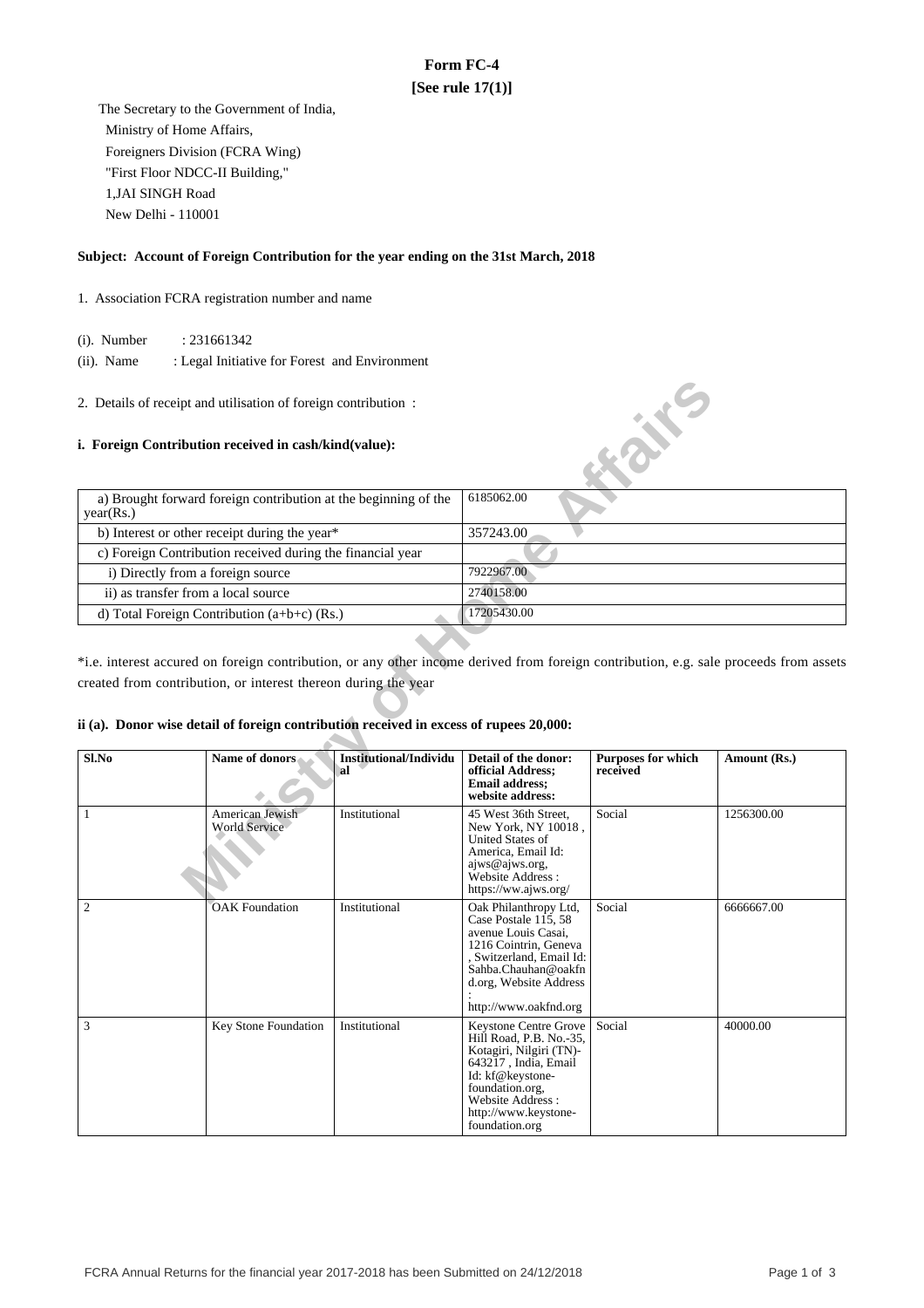| Sl.No | Name of donors                                 | Institutional/Individu<br>al | Detail of the donor:<br>official Address;<br><b>Email address:</b><br>website address:                                                                                                                             | <b>Purposes for which</b><br>received | Amount (Rs.) |
|-------|------------------------------------------------|------------------------------|--------------------------------------------------------------------------------------------------------------------------------------------------------------------------------------------------------------------|---------------------------------------|--------------|
| 4     | Shakti Sustainable<br><b>Energy Foundation</b> | Institutional                | The Capital Court,<br>104B/2 Left Wing, 4th<br>Floor, Munirka Phase<br>III, New Delhi 110067<br>, India, Email Id:<br>parshant@shaktifounda<br>tion.in, Website<br>Address :<br>http://www.shaktifound<br>ation.in | Social                                | 2700158.00   |

(b). Cumulative purpose-wise amount of all foreign contribution donation received :

| ' Sl.No | <b>Durnoso</b><br>JUST<br>$\sim$ $\sim$ $\sim$ | Amour          |
|---------|------------------------------------------------|----------------|
|         | Social                                         | 2967.00<br>702 |

#### **(iii). Details of Utilization of foreign contribution:**

| a. Total Utilization* for projects as per aims and<br>objectives of the association (Rs.)         | 7520573.00                                                                                                                 |
|---------------------------------------------------------------------------------------------------|----------------------------------------------------------------------------------------------------------------------------|
| b. Total Administrative Exprenses as provided in Rule<br>5, FCRA 2011 (Rs.)                       | 2287921.00                                                                                                                 |
| c. Total invested in term deposits(Rs.)                                                           | 0.00                                                                                                                       |
| d.Total Purchase of fresh assets (Rs.)                                                            | 114306.00                                                                                                                  |
| Total utilization in the year(Rs.) $(a+b+d)$                                                      | 9922800.00                                                                                                                 |
|                                                                                                   | * It is affirmed that the utilisation of foreign contribution is not in contravention of the provisions contained in prov  |
| (A) the soverignty and integrity of india; or.                                                    | Section $12(4)(f)$ of the Act which states that the acceptance of foreign contribution is not likely to affect prejudicall |
| (B) the security, strategic, scientific or echnomic interest of the state; or                     |                                                                                                                            |
| (C) the public interest; or                                                                       |                                                                                                                            |
| (D) freedom or fairness of election to any legistature; or                                        |                                                                                                                            |
| (E) friendly relations with any foreign state; or                                                 |                                                                                                                            |
|                                                                                                   | (F) harmony between religious, racial, social, lingusitic or religonal groups, castes or communities                       |
| iv. Balance of unutilized foreign contribution, in<br>$\cosh/bank$ , at the end of the year(Rs.): | 7282630.00                                                                                                                 |

\* It is affirmed that the utilisation of foreign contribution is not in contravention of the provisions contained in proviso to Sction 9(e) and Section 12(4)(f) of the Act which states that the acceptance of foreign contribution is not likely to affect prejudically.

v. Total number of foreigner working(salaried/ in honorary capacity. 0.00

3. (a) Details of designated Fc bank account for receipt of Foreign Contribution ( As on 31st March of the year ending):

| Sl.No | Name of Bank          | <b>Branch Address</b> (With<br>pincode)                                        | <b>IFSC Code</b> | <b>Account No</b> |
|-------|-----------------------|--------------------------------------------------------------------------------|------------------|-------------------|
|       | <b>BANK OF BARODA</b> | M-20, Greater Kailash Part-<br><sup>1</sup> Branch. NEW DELHI.<br>Delhi, Delhi | BARB0ZAMRUD      | XXXXXXXXX1933     |

3. (b) Details of all utilization bank accounts for utilization of Foregin Contribution (As on 31st March of the year ending)

| Sl.No | <b>Name of Bank</b>   | <b>Branch Address</b> (With<br>pincode)                                            | <b>IFSC Code</b> | <b>Account No</b> |
|-------|-----------------------|------------------------------------------------------------------------------------|------------------|-------------------|
|       | <b>BANK OF BARODA</b> | Plot No.-10, Zamrudpur<br>Commer Complex.<br>Zamrudpur, NEW DELHI.<br>Delhi, Delhi | BARB0ZAMRUD      | XXXXXXXXX1933     |